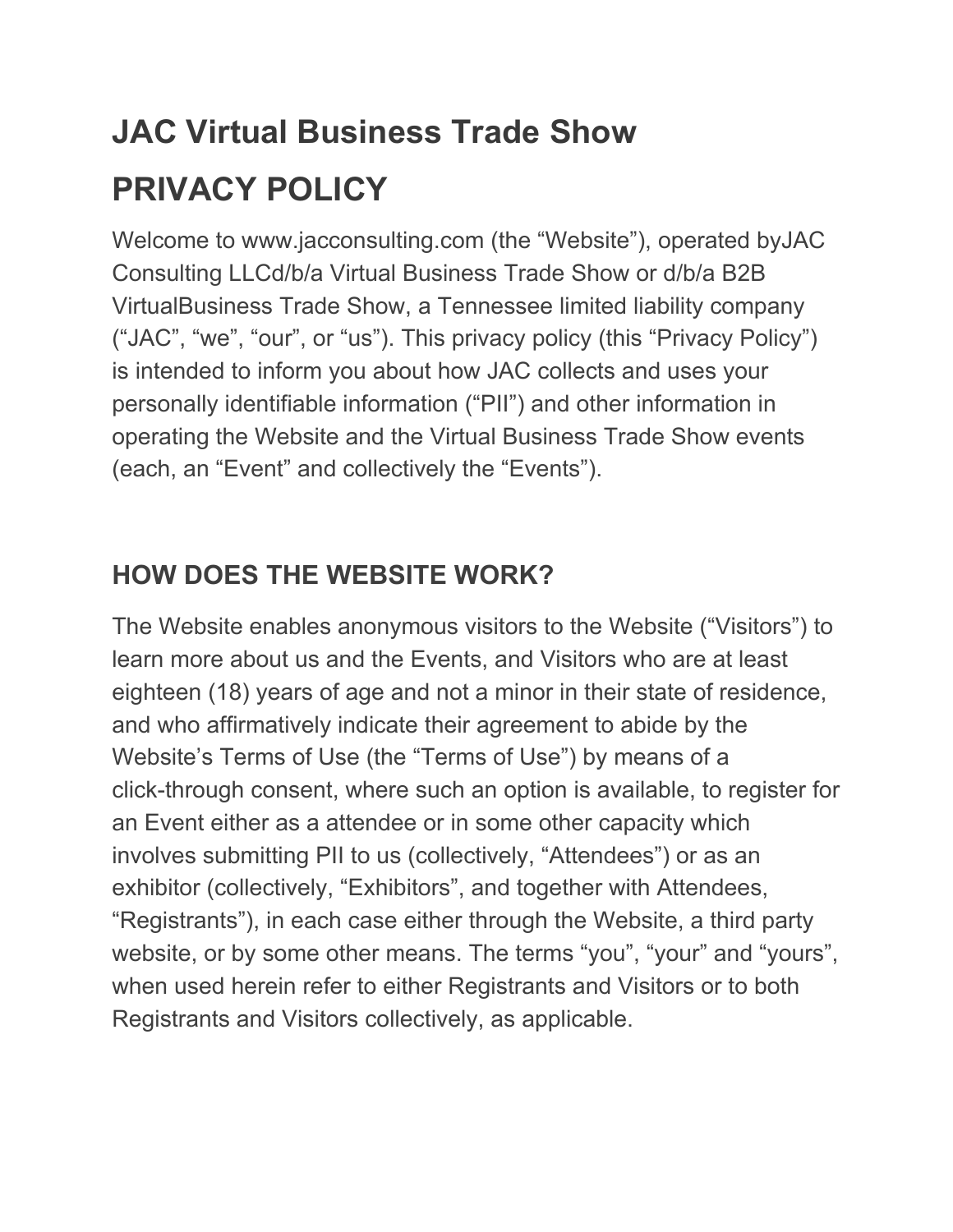NOTE: By enrolling to receive automated communications from JAC and its advertisers on the registration page, each Attendee so enrolling acknowledges and agrees that such Attendee will receive solicitations from JAC, Exhibitors, Event sponsors, and other third party licensors of ours, including without limitation by means of telephone calls or text messages using any automatic telephone dialing system(s), artificial voice(s), pre-recorded call(s), and/or pre-recorded voice(s) (in each case to your mobile, home and/or office phone numbers), email blasts and otherwise by postal mail.

Your use of the Website is subject to the Terms of Use, which can be found at https://www.jacconsulting.com/terms-condition/

You can make general use of the Website without providing any PII to JAC. However, you will need to provide us with certain PII in order to use certain of the Website's functionality, such as to register with us as a Attendee or Exhibitor.

By using the Website, you consent to the collection and use of your PII and other information by JAC as described in this Privacy Policy.

### **HOW CAN THE TERMS OF THIS PRIVACY POLICY BE MODIFIED?**

We reserve the right to change how we handle and use the information that we collect through the Website and at the Events, and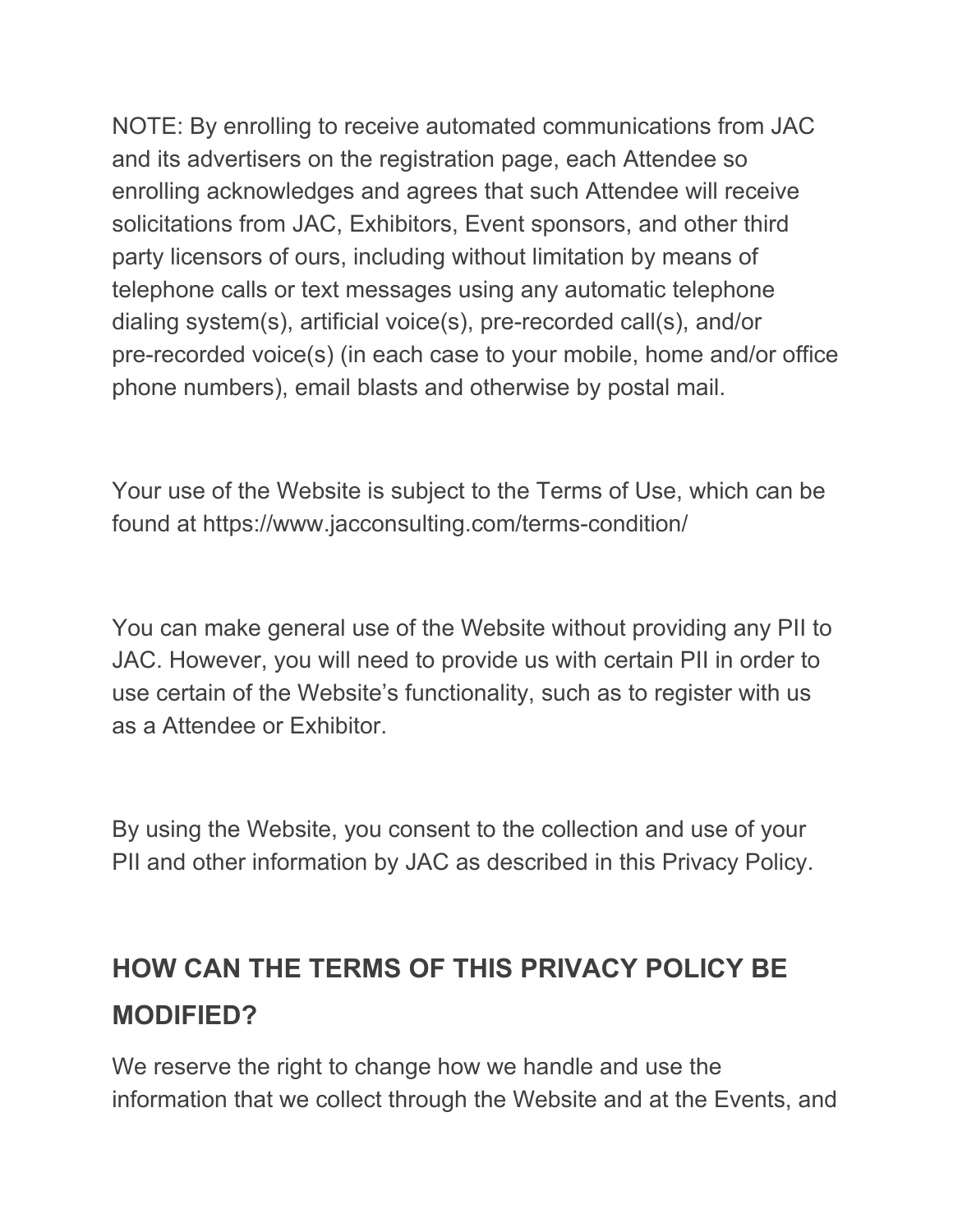to modify this Privacy Policy at any time in our sole discretion. You agree to review this Privacy Policy periodically to be aware of all such modifications. You further agree that your continued use of the Website after a modified version of this Privacy Policy has been posted shall be deemed to be your conclusive acceptance of any modified version of this Privacy Policy. We will indicate that changes to this Privacy Policy have been made by updating the date indicated after the "Last Updated" or "Last Modified" indicator at the beginning of this Privacy Policy. If you do not agree to abide by the initial version and each modified version of this Privacy Policy, as applicable, then you are not authorized to use the Website. A current version of this Privacy Policy is accessible via the footer of the Website's homepage.

### **WHAT TYPE OF PII DOES JAC COLLECT FROM YOU AND HOW DO WE USE IT?**

Attendees must provide certain PII to JAC in order to register for an Event or Events, including without limitation a Attendee's name, address, email, phone number and payment information (where applicable). We may also ask Attendees for general statistical, non-PII about themselves and their interests, and their business.

Exhibitors must complete either our Exhibitor Prospectus or another form of contract that we sometimes provide to Exhibitors that our sales team will deliver electronically and which gets executed using Signrequest. Also, Attendees, Exhibitors, speakers, and any prospects may complete any one of our forms located on the Website to download or otherwise request more information from us or for us to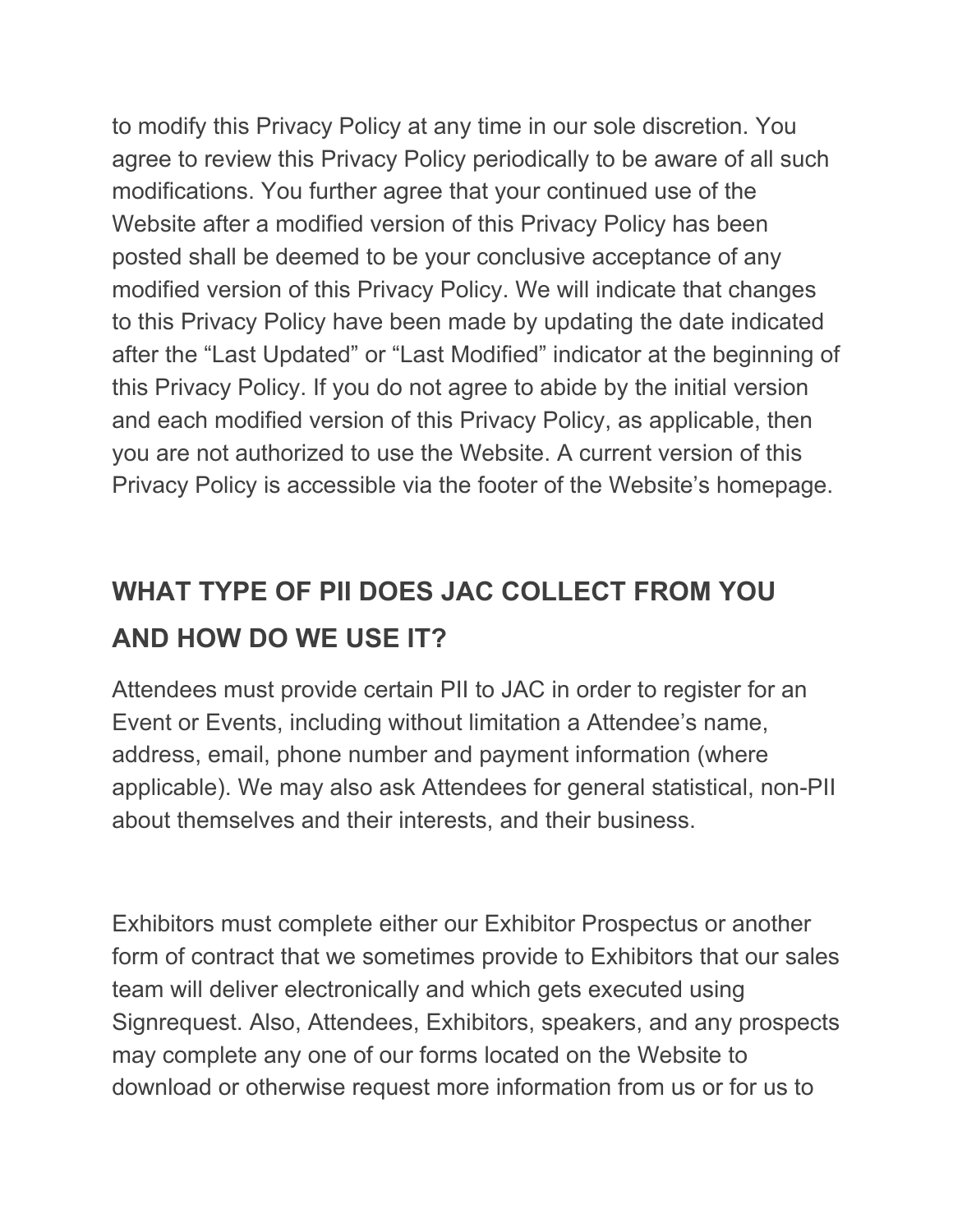contact you. As part of any such process, you may need to provide us with certain of your PII, including without limitation your name, address, email, phone number and payment information (if applicable). We intend to use all such information collected through the Website or otherwise from you for multiple purposes, including without limitation to keep you informed about Events by sending you email blasts, text messages, sms messages. We may also ask you for general statistical, non-PII about themselves and their interests and business details.

You acknowledge that we, or third parties to whom we have transferred your PII or whom have collected your PII at an Event or otherwise, may contact you for advertising, marketing, reminders and other commercial purposes, including without limitation by means of telephone calls or text messages using any automatic telephone dialing system(s), artificial voice(s), pre-recorded call(s), and/or pre-recorded voice(s) (in each case to your mobile, home and/or office phone numbers), email blasts and otherwise by postal mail. You further acknowledge that (a) we sell or otherwise transfer our contact list (including your PII) to certain third parties, and such third parties may contact you to solicit your business or for other purposes and in various manners, including without limitation by means of telephone calls or text messages using any automatic telephone dialing system(s), artificial voice(s), pre-recorded call(s), and/or pre-recorded voice(s), email blasts, postal mailings, and by other means, and (b) once any such transfer has been made by us to any such third party, we shall have no control over such information and if you wish for such third parties to stop contacting you then you shall be required to contact each such third party directly in order to request that your PII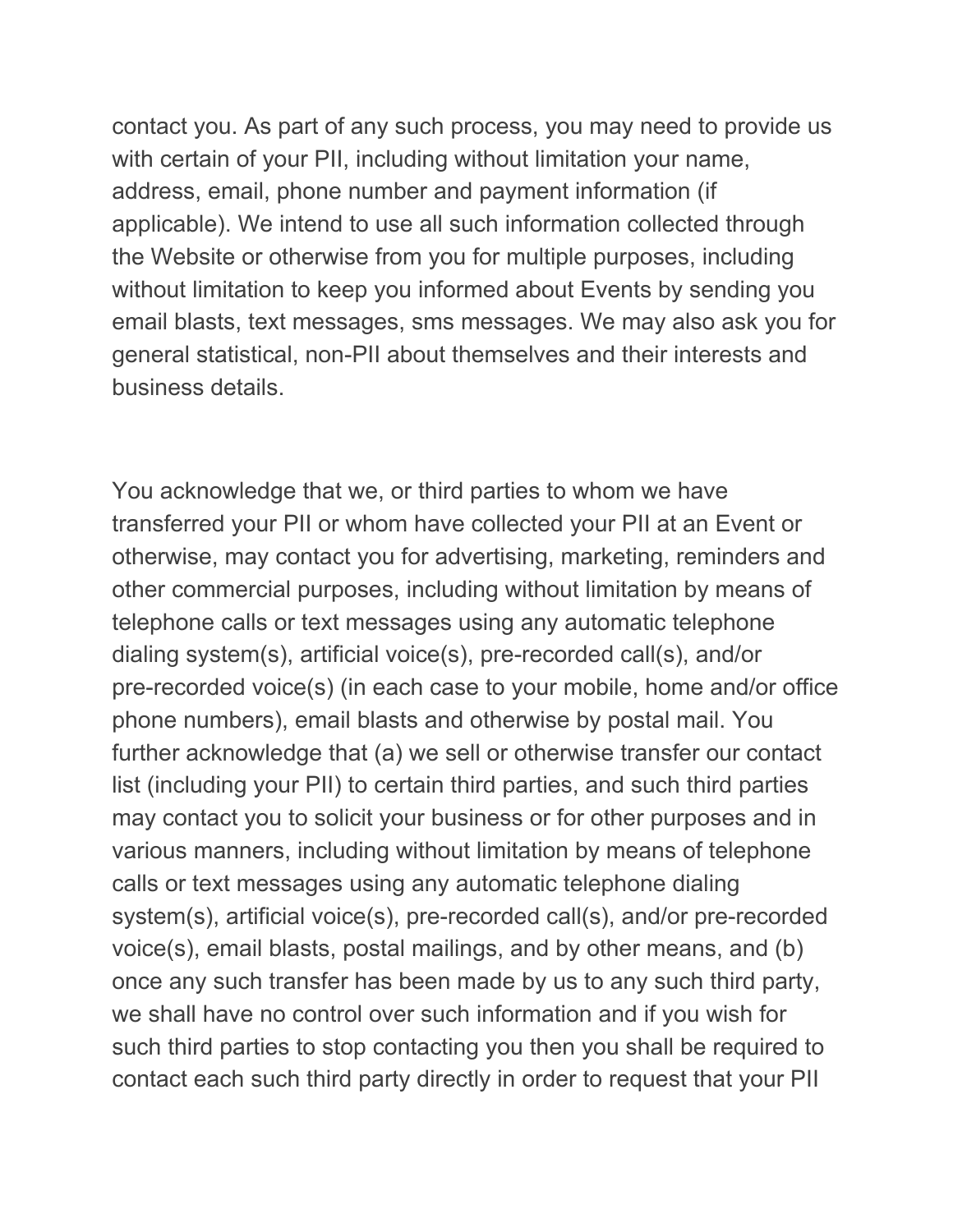be removed by them from any or their third party lists. If you have provided prior express written consent to receive automated text messages and calls, then you agree that we may use your PII to make calls and text messages using automatic telephone dialing system(s), artificial voice(s), pre-recorded call(s), and/or pre-recorded voice(s), regardless of whether your telephone number is on any state or national do not call list. You may opt out at any time by email to info@jacconsulting.com, or by writing us at the address indicated in the last paragraph of this Privacy Policy. Please note that any opt out request must include your telephone number(s).

Each Attendee agrees that by providing us with your information at registration, we and other Registrants are free to use your information (other than your credit card number) in such a manner and otherwise as determined by us in our sole discretion. For instance, certain of the PII and other information provided by Attendees at registration or thereafter will be available to Exhibitors during an Event and thereafter. Specifically, currently, we offer the option for Registrants to rent our Lead Scanner App (the "App") to collect valuable contact information from each person you meet at an Event, and certain of PII and other information provided by Attendees at registration will be available to other Attendees and Exhibitors during the Events and thereafter. Exhibitors who rent bar code scanners during an Event will be able to scan a bar code contained on each Attendee's name tag and obtain certain PII and other information about such Attendee. Attendees agree that by providing us with their information at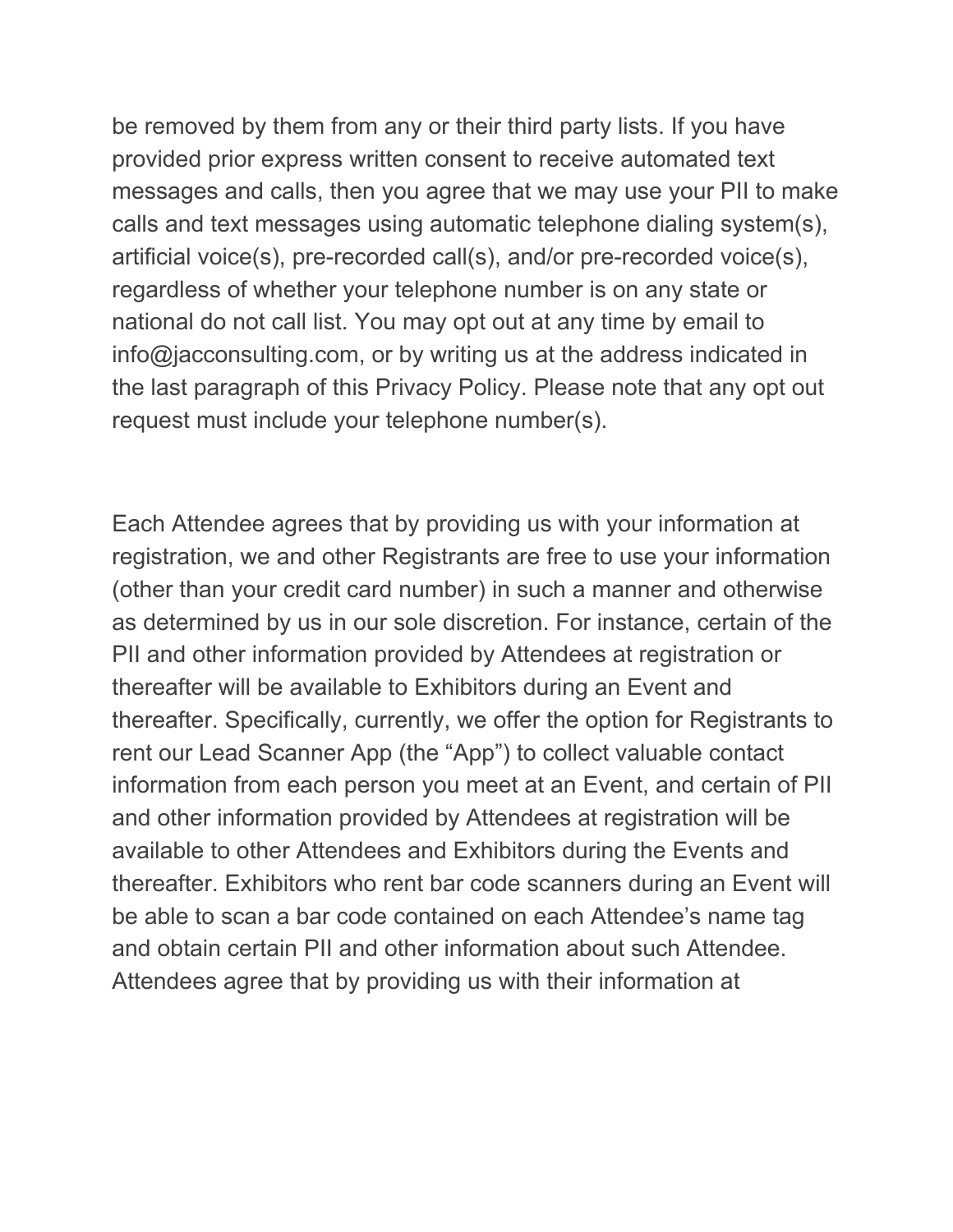registration, we and Exhibitors and other third parties with whom we contract are free to use such information as we and/or they determine.

For clarity, we regularly give our contact list of Registrants to our Exhibitors, sponsors. You expressly consent to receiving calls and SMS and/or MMS messages (including text messages) from us, our affiliates, marketing partners, agents and others calling at their request or on their behalf, at any telephone numbers that you have provided or may provide in the future (including any cellular telephone numbers). Your cellular or mobile telephone provider will charge you according to the type of plan you carry.

Attendees may register to participate in various activities at an Event which are conducted by third parties, including without limitation panel discussions, classes, workshops, and job interviews. Attendees understand that JAC at any such Event merely provides a forum for such activities to be conducted, and that we have no control over the parties conducting such activities. Therefore, please keep in mind that any PII or other information that you provide such third parties in the course of your participation in such activities or otherwise will not be subject to the terms of this Privacy Policy but rather to the terms of whatever privacy policy or other governing conditions such third party may provide, if any.

We will be videotaping and otherwise recording each Event and using the resulting footage for promotional purposes, and your likeness and image may very well appear and be used in connection with such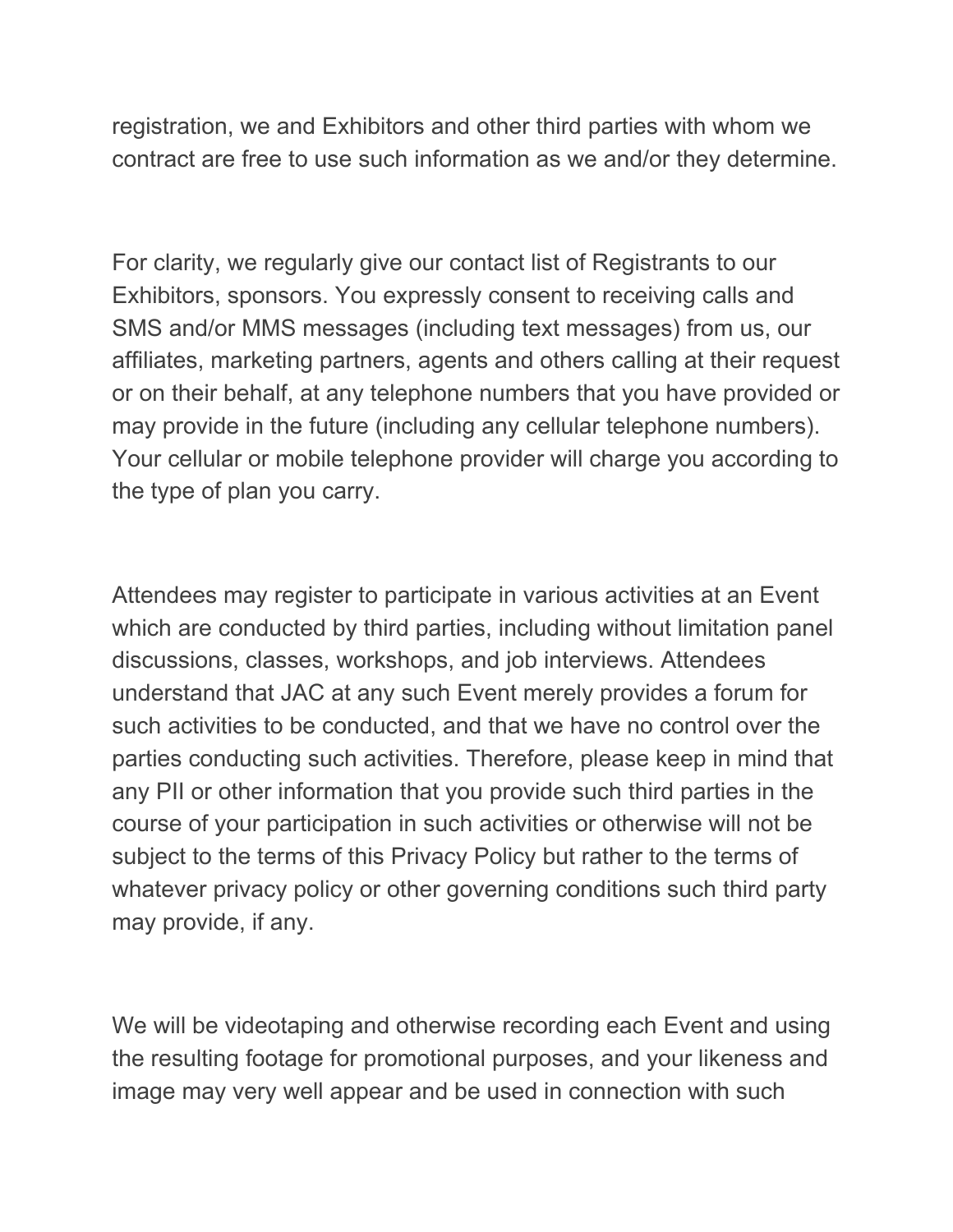videotape or otherwise if you attend such Event. By attending any Event, you consent to all such uses by us.

We also may, from time to time in our sole discretion, offer Registrants the opportunity to participate in certain programs, such as a Refer-A-Friend or like program. We may use all information collected by us in connection with each such program, including without limitation certain PII, as described in this Privacy Policy.

You agree that by submitting your PII to us, you authorize us and third parties to whom we have transferred your PII or who collected your PII at an Event to contact you for advertising, marketing and other commercial purposes, including without limitation by means of including without limitation by means of telephone calls or text messages using any automatic telephone dialing system(s), artificial voice(s), pre-recorded call(s), and/or pre-recorded voice(s) (in each case to your mobile, home and/or office phone numbers), email blasts, robocalls and otherwise by postal mail.. Without limiting the foregoing, you acknowledge and agree that once any such transfer has been made by us to any such third party, you shall contact each such third party directly in order to request that your PII be removed from any of such third party lists.

#### **HOW ELSE DO WE USE YOUR PII?**

JAC or entities working on our behalf may use your PII to help fulfill your requests in connection with your use of the Website and/or your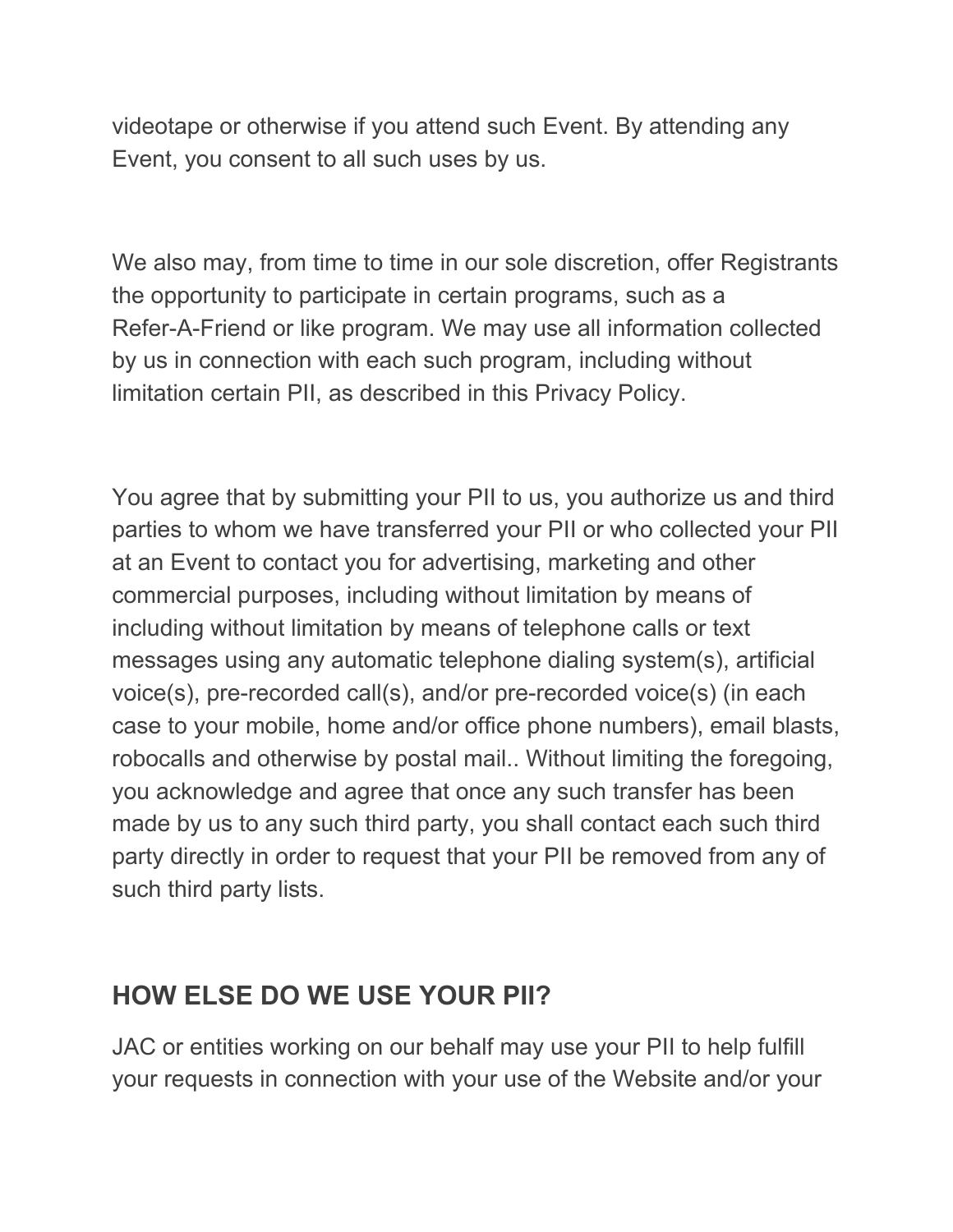participation in an Event or to help us or third parties communicate with you about different resources offered as part of the Website an Event, or otherwise. For example, we may transfer information collected at registration, including your PII, to service providers and other third parties who assist us in running the Website and/or in processing your registration for an Event. As described above, we will also share your PII with Exhibitors, sponsors, and other third party licensees.

### **UNDER WHAT OTHER CIRCUMSTANCES MAY WE RELEASE PII?**

In addition to sharing your PII with third parties as described above, we may also release your PII to other third parties if we believe that such release is necessary to comply with the law (e.g., a legal process or a statutory authorization or requirement), or a court order, (a) in order to apply or enforce the Terms of Use or otherwise protect our interests, (b) in order to protect you, other Visitors or Registrants, or us from fraudulent, abusive, or unlawful use of the Website or from other harm, or (c) if we reasonably believe that a danger to any person or property requires the disclosure of such PII.

Our rights under this Privacy Policy may be automatically assigned by JAC, in our sole discretion, to a third party or parties, and such an assignment will insure to the benefit of our successors, assigns and/or licensees. Without limitation of the foregoing, we may sell, transfer or otherwise share some or all of our assets, including without limitation your PII, with any parent company, subsidiary, joint venture, and/or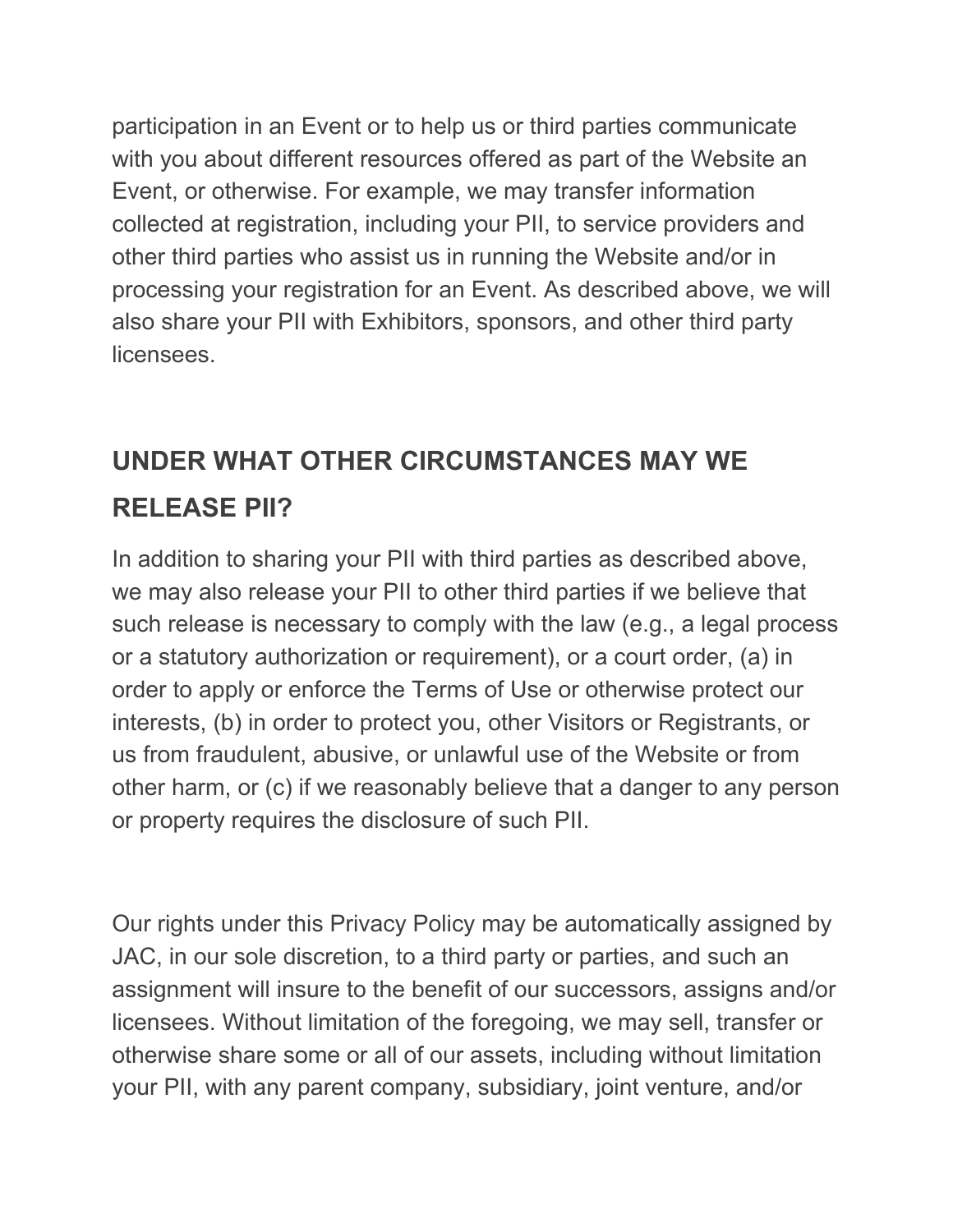any company under our common control, as well as to a potential acquirer and/or an acquirer, including without limitation in connection with a merger, reorganization, or sale of assets or stock, or in the event of a bankruptcy. In each such an event, the PII we have collected from you may be one of the assets transferred in connection with any such a transaction or event.

#### **WHAT OTHER INFORMATION DOES JAC COLLECT?**

We may also collect anonymous and aggregate information from you about your preferences in navigating the Website by using cookies, action tags and other methods. Cookies are small text files that identify your computer. We may use cookies to, among other things, monitor usage of the Website, customize features of the Website, identify your computer's or other device's operating system and browser, and complete transactions. An action tag is a small, graphic image on a webpage that is designed to allow the website owner or a third party to monitor who is visiting a website by collecting the IP address of the computer to which the tag is sent, the URL of the webpage that the tag comes from and the time at which such webpage was viewed. Action tags may be associated with cookie information. We may also use such anonymous and aggregate information for promotional and other business purposes.

### **DO I HAVE THE ABILITY NOT TO BE IDENTIFIED BY JAC?**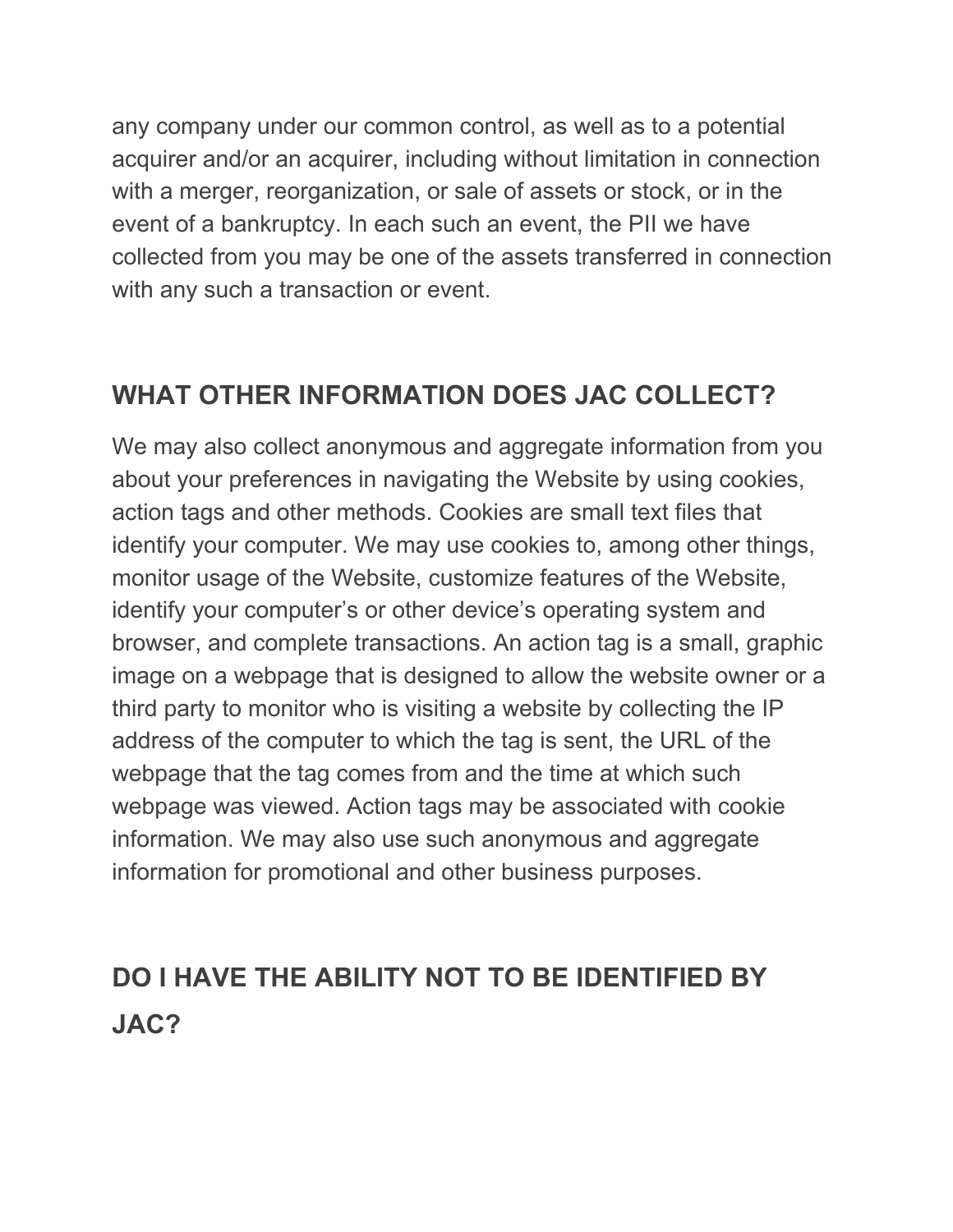Yes. If you do not want to be identified by us, you can set your browser to warn you before accepting cookies and refuse cookies when your browser alerts you to their presence. You can also adjust the settings in your browser to refuse all cookies. If you do not want us to have any of your PII, do not submit any of your PII to us. Please keep in mind that if you refuse cookies you may not be able to use certain Website functionality, including without limitation using the registration functionality which enables Visitors to become a Registrant.

### **HOW DO WE STORE INFORMATION?**

JAC takes steps consistent with commercially reasonable industry standards to secure PII collected from you from loss, misuse, unauthorized access and destruction while under our control. However, please note that despite our efforts to protect information provided to us, we cannot guarantee that such information will not be lost, disclosed or accessed by accidental circumstances or by the unauthorized acts of others.

#### **DOES JAC PROVIDE LINKS TO OTHER WEBSITES?**

JAC may provide links to other websites or resources of possible interest to you, including without limitation links to Exhibitor and other third-party websites. The collection and use of your PII and other information by such websites shall be subject to the policies and procedures of such websites and not those contained in this Privacy Policy. The information collected by our service providers or other third parties working on our behalf, including without limitation credit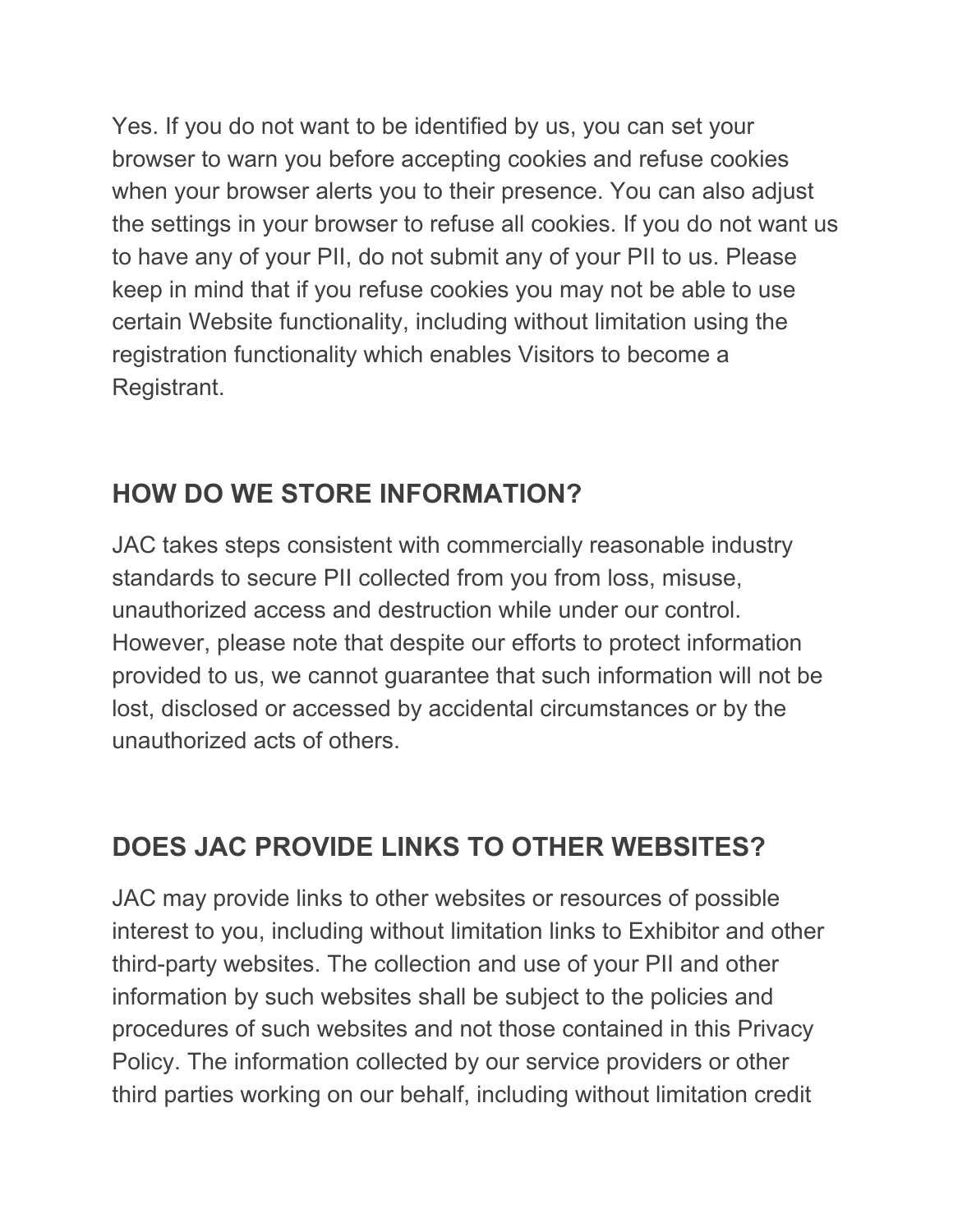card settlement companies, in executing transactions you have requested through the Website or otherwise in the course of assisting us, is subject to the privacy policies of such third parties and is not subject to this Privacy Policy.

### **WHAT ARE OUR POLICIES REGARDING CHILDREN?**

The Website is intended for general use by persons who have reached the age of consent in their state of residence and it is not targeted to anyone under thirteen (13) years of age. JAC does not knowingly collect PII from anyone under thirteen (13) years of age. If we learn that we have unintentionally collected PII from anyone under thirteen (13) years of age, we will promptly delete such information.

### **WHAT ARE YOUR CALIFORNIA PRIVACY RIGHTS?**

If you are a California resident, you may ask us to refrain from sharing your PII with certain third parties for marketing purposes. Please express your preference to us by contacting us at: info@jacconsulting.com.com or at the following address: JAC Consulting Virtual Business Trade Show 4515 sawmill Place. Nolensville, Tennessee 37135.

#### **DO WE RESPOND TO DO NOT TRACK SIGNALS?**